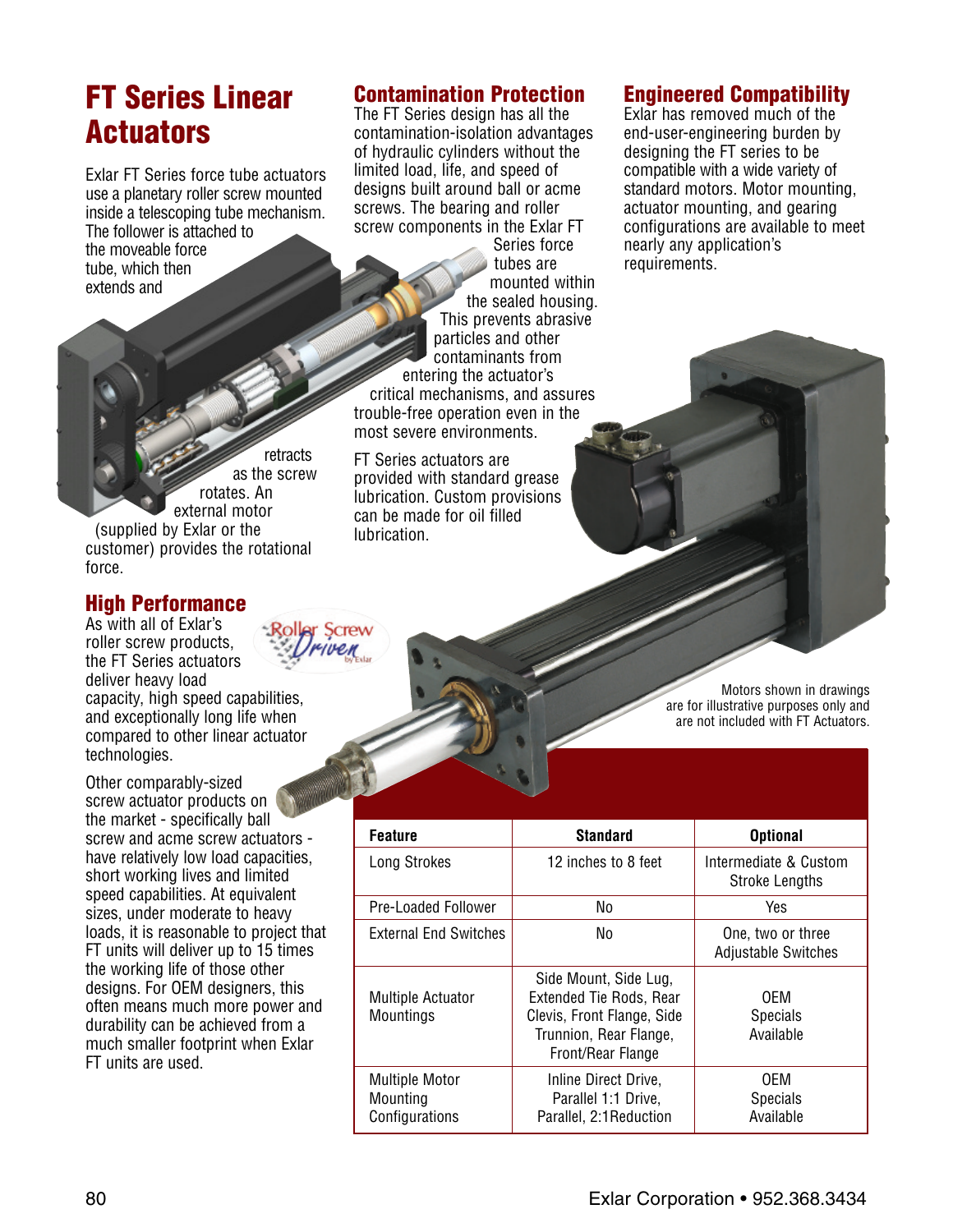### **Special Sealing Options**

The base unit of the FT actuators are sealed at the extending rod end by a rod seal, and on the drive end by a shaft seal (see base unit drawings on pages 86, 88 and 90). These rod and shaft seals, and o-ring sealing provides IP65 sealing for the FT actuator base units.

In standard units with inline, or parallel motor mounting, the mounting surface between the actuator and the motor, and between the end cover, or inline cover of the actuator and the actuator housing are not sealed as a standard feature.

These areas of the FT actuators can be sealed as a special option if *Stainless steel FT35 with stainless steel SLM115 motor*

> *Food grade & stainless steel FT35 with food grade SLM90 motor*

the environment in which the actuator will be mounted requires the actuator to be sealed. Because of the vast differences in the design of various brands of motors that are mounted to the FT Series actuators, sealing of these two areas may alter the design of

*Food grade & stainless steel FT60 with food grade SLG90 motor*

the actuator. Consult Exlar applications engineering for details and quotations on special sealing of this type.

## **EXLAR FT SERIES ACTUATORS APPLICATIONS INCLUDE:**

**Hydraulic cylinder replacement Ball screw replacement Pneumatic cylinder replacement Chip and wafer handling Automated flexible fixturing Dispensers Machine tool Automated assembly Parts clamping Automatic tool changers Volumetric pumps Medical equipment**

**Conveyor diverters / gates Plastics equipment Cut-offs Die cutters Packaging machinery Entertainment Sawmill equipment Open / close doors Fillers Formers Precision grinders Indexing stages**

**Lifts Product sorting Material cutting Material handling Riveting / fastening / joining Molding Volumetric pumps Semiconductor Pick and place systems Robot manipulator arms Simulators Precision valve control**

**Ventilation control systems Pressing Process control Tube bending Welding Stamping Test stands Tension control Web guidance Wire winding**

*The robust design of the FT series actuator can survive the rugged environment of a sawmill while providing accurate positioning at high rates and with high force.*

*The smooth and accurate motion of Exlar's actuators combined with today's servo technology make multiple degree of freedom motion simulation applications easier to implement, cleaner and more efficient than hydraulic solutions.*

*With their high thrust capability, compact size and smooth controlled motion, FT Series actuators are an ideal fit for replacing hydraulics or pneumatics on injection mold toggles. Control improvements from an electromechanical servo system offer less abuse of valuable molds and more consistent performance.*

Motors shown in drawings are for illustrative purposes only and are not included with FT Actuators.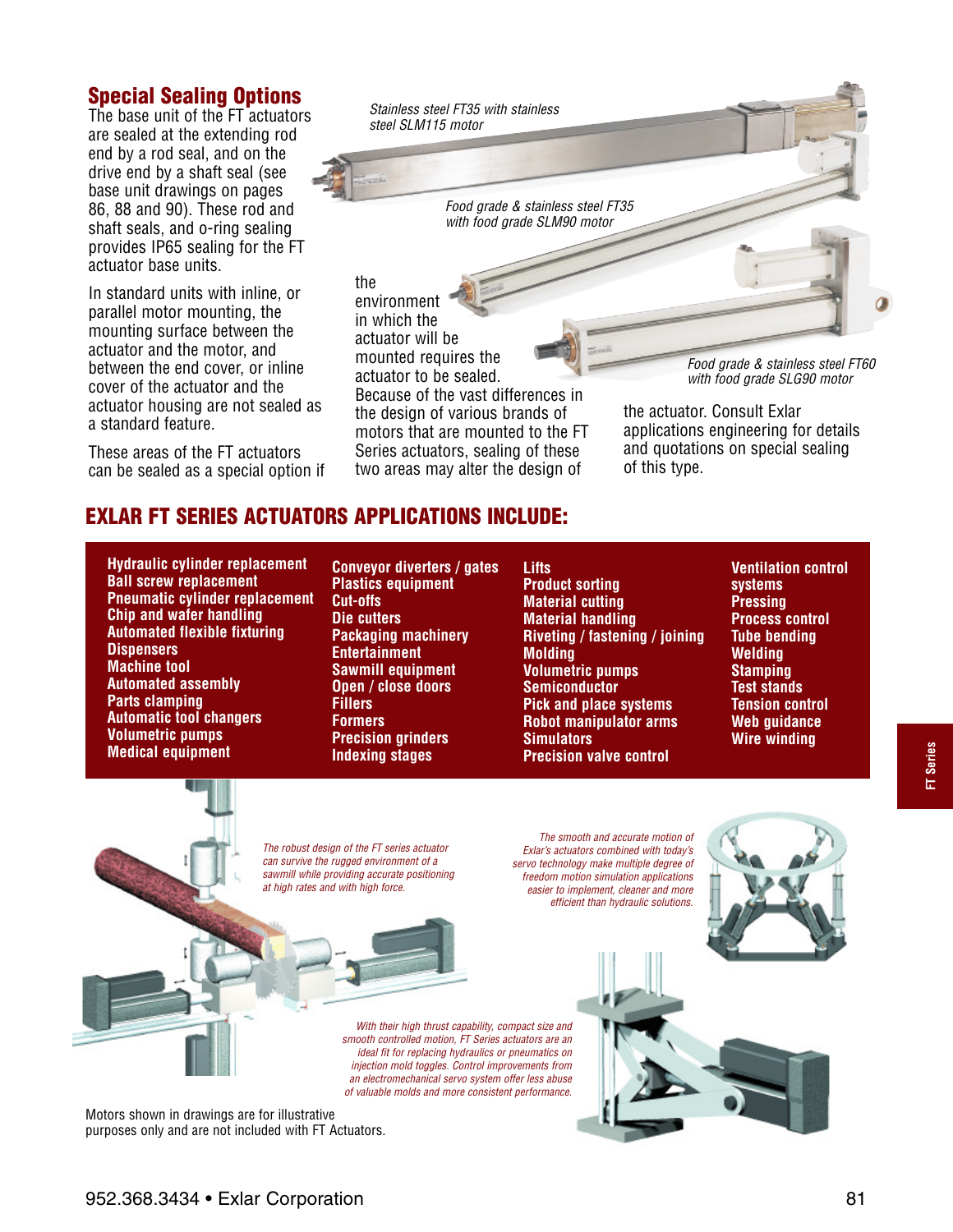## **FT Series Lifetime Curves**

The  $L_{10}$  expected life of a roller screw linear actuator is expressed as the linear travel distance that 90% of properly maintained roller screws manufactured are expected to meet or exceed. For higher than 90% reliability, the result should be multiplied by the following factors: 95% x 0.62; 96% x 0.53; 97% x 0.44; 98% x 0.33; 99% x 0.21. This is not a guarantee and these charts should be used for estimation purposes only.

The underlying formula that defines this value is:

Travel life in millions of inches, where:

- $C =$  Dynamic load rating (lbf)
- $$ **S** = Roller screws lead (inches) *All curves represent properly lubricated and maintained actuators.*  $L_{10} = \left(\frac{C}{E}\right)$ **L**<sub>10</sub> =  $\left(\frac{C}{F}\right)^3$  x **S** ≡

FT35, 60 & 80 High Capacity FT35, 60 & 80 Standard Capacity

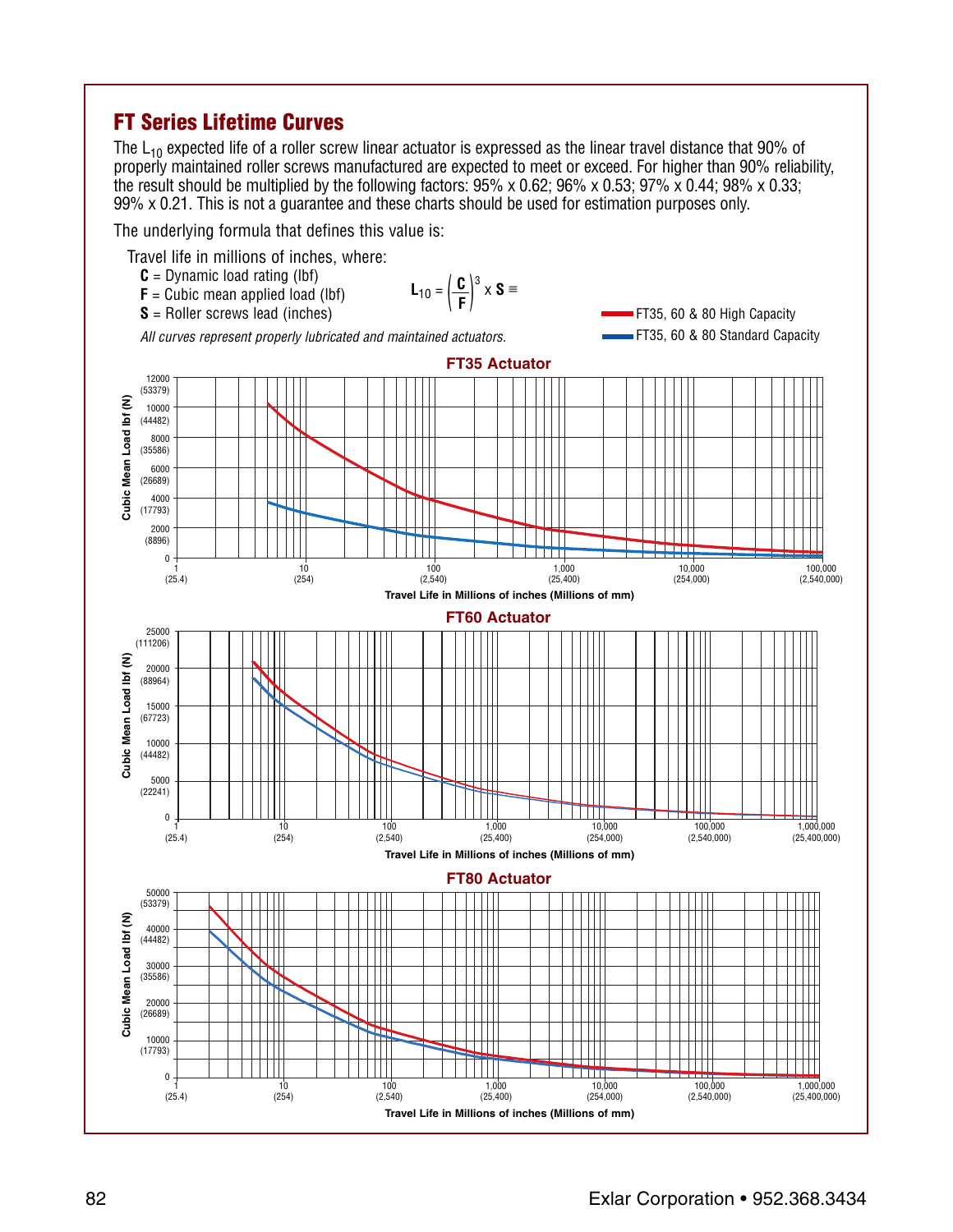## **FT Series Performance Specifications**

| Model No. | <b>Frame</b><br>Size | <b>Stroke</b>    | Screw<br>Lead | Max.<br>Linear                     | <b>Dynamic</b><br>Load                         | <b>Dynamic</b><br>Load                             | <b>Torque</b><br>@ Max.            | Screw<br>Inertia        | Max.<br>Force <sup>2</sup> | Max.<br>Rot.        | Weight<br><b>Base</b>         |
|-----------|----------------------|------------------|---------------|------------------------------------|------------------------------------------------|----------------------------------------------------|------------------------------------|-------------------------|----------------------------|---------------------|-------------------------------|
|           | in<br>(mm)           | in<br>(mm)       | in<br>(mm)    | <b>Speed</b><br>in/sec<br>(mm/sec) | <b>Rating</b><br>(std. capacity)<br>$Ibf$ (kN) | Rating <sup>1</sup><br>(high capacity)<br>Ibf (kN) | <b>Force</b><br>$Ib-in$<br>$(N-m)$ | $lb-in-s2$<br>$(kg-m2)$ | <b>Ibf</b><br>(kN)         | <b>Speed</b><br>rpm | Unit<br>$\mathsf{lb}$<br>(kg) |
| FT35-0605 | 3.5<br>(89)          | $\,6\,$<br>(152) | 0.2<br>(5)    | 14.7<br>(373)                      | 10700<br>(47.5)                                | 26168<br>(116.4)                                   | 150<br>(16.5)                      | 0.0019<br>(0.00022)     | 4000<br>(17.8)             | 4500                | 30<br>(14)                    |
| FT35-0610 | 3.5<br>(89)          | 6<br>(152)       | 0.39<br>(10)  | 29.5<br>(750)                      | 8700<br>(38.5)                                 | 21177<br>(94.2)                                    | 300<br>(33.9)                      | 0.0019<br>0.00022)      | 4000<br>(17.8)             | 4500                | 30<br>(14)                    |
| FT35-0620 | 3.5<br>(89)          | 6<br>(152)       | 0.79<br>(20)  | 59.3<br>(1500)                     | 7100<br>(31.5)                                 | 23987<br>(106.7)                                   | 600<br>(67.8)                      | 0.0019<br>(0.00022)     | 4000<br>(17.8)             | 4500                | 30<br>(14)                    |
| FT35-1205 | 3.5<br>(89)          | 12<br>(304)      | 0.2<br>(5)    | 14.7<br>(373)                      | 10700<br>(47.5)                                | 26168<br>(116.4)                                   | 150<br>(16.5)                      | 0.0027<br>(0.00031)     | 4000<br>(17.8)             | 4500                | 35<br>(16)                    |
| FT35-1210 | 3.5<br>(89)          | 12<br>(304)      | 0.39<br>(10)  | 29.5<br>(750)                      | 8700<br>(38.5)                                 | 21177<br>(94.2)                                    | 300<br>(33.9)                      | 0.0027<br>(0.00031)     | 4000<br>(17.8)             | 4500                | 35<br>(16)                    |
| FT35-1220 | 3.5<br>(89)          | 12<br>(304)      | 0.79<br>(20)  | 59.3<br>(1500)                     | 7100<br>(31.5)                                 | 23987<br>(106.7)                                   | 600<br>(67.8)                      | 0.0027<br>(0.00031)     | 4000<br>(17.8)             | 4500                | $\overline{35}$<br>(16)       |
| FT35-1805 | 3.5<br>(89)          | 18<br>(457)      | 0.2<br>(5)    | 14.7<br>(373)                      | 10700<br>(47.5)                                | 26168<br>(116.4)                                   | 150<br>(16.5)                      | 0.0037<br>(0.00042)     | 4000<br>(17.8)             | 4500                | 40<br>(18)                    |
| FT35-1810 | 3.5<br>(89)          | 18<br>(457)      | 0.39<br>(10)  | 29.5<br>(750)                      | 8700<br>(38.5)                                 | 21177<br>(94.2)                                    | 300<br>(33.9)                      | 0.0037<br>(0.00042)     | 4000<br>(17.8)             | 4500                | 40<br>(18)                    |
| FT35-1820 | 3.5<br>(89)          | 18<br>(457)      | 0.79<br>(20)  | 59.3<br>(1500)                     | 7100<br>(31.5)                                 | 23987<br>(106.7)                                   | 600<br>(67.8)                      | 0.0037<br>(0.00042)     | 4000<br>(17.8)             | 4500                | 40<br>(18)                    |
| FT35-2405 | 3.5<br>(89)          | 24<br>(610)      | 0.2<br>(5)    | 14.7<br>(373)                      | 10700<br>(47.5)                                | 26168<br>(116.4)                                   | 150<br>(16.5)                      | 0.0045<br>(0.00051)     | 4000<br>(17.8)             | 4500                | 45<br>(21)                    |
| FT35-2410 | 3.5<br>(89)          | 24<br>(610)      | 0.39<br>(10)  | 29.5<br>(750)                      | 8700<br>(38.5)                                 | 21177<br>(94.2)                                    | 300<br>(33.9)                      | 0.0045<br>(0.00051)     | 4000<br>(17.8)             | 4500                | 45)<br>(21)                   |
| FT35-2420 | 3.5<br>(89)          | 24<br>(610)      | 0.79<br>(20)  | 59.3<br>(1500)                     | 7100<br>(31.5)                                 | 23987<br>(106.7)                                   | 600<br>(67.8)                      | 0.0045<br>(0.00051)     | 4000<br>(17.8)             | 4500                | 45<br>(21)                    |
| FT35-3605 | 3.5<br>(89)          | 36<br>(914)      | 0.2<br>(5)    | 8.9<br>(226)                       | 10700<br>(47.5)                                | 26168<br>(116.4)                                   | 150<br>(16.5)                      | 0.0061<br>(0.00069)     | 4000<br>(17.8)             | 2700                | 55<br>(25)                    |
| FT35-3610 | 3.5<br>(89)          | 36<br>(914)      | 0.39<br>(10)  | 17.8<br>(452)                      | 8700<br>(38.5)                                 | 21177<br>(94.2)                                    | 300<br>(33.9)                      | 0.0061<br>(0.00069)     | 4000<br>(17.8)             | 2700                | 55<br>(25)                    |
| FT35-3620 | 3.5<br>(89)          | 36<br>(914)      | 0.79<br>(20)  | 35.6<br>(903)                      | 7100<br>(31.5)                                 | 23987<br>(106.7)                                   | 600<br>(67.8)                      | 0.0061<br>(0.00069)     | 4000<br>(17.8)             | 2700                | 55<br>(25)                    |
| FT35-4805 | 3.5<br>(89)          | 48<br>(1219)     | 0.2<br>(5)    | 5.7<br>(145)                       | 10700<br>(47.5)                                | 26168<br>(116.4)                                   | 150<br>(16.5)                      | 0.0076<br>(0.00086)     | 4000<br>(17.8)             | 1700                | 65<br>(30)                    |
| FT35-4810 | 3.5<br>(89)          | 48<br>(1219)     | 0.39<br>(10)  | 11.4<br>(290)                      | 8700<br>(38.5)                                 | 21177<br>(94.2)                                    | 300<br>(33.9)                      | 0.0076<br>(0.00086)     | 4000<br>(17.8)             | 1700                | 65<br>(30)                    |
| FT35-4820 | 3.5<br>(89)          | 48<br>(1219)     | 0.79<br>(20)  | 22.4<br>(568)                      | 7100<br>(31.5)                                 | 23987<br>(106.7)                                   | 600<br>(67.8)                      | 0.0076<br>(0.00086)     | 4000<br>(17.8)             | 1700                | 65<br>(30)                    |

Intermediate and custom stroke lengths are available.

Intermediate leads may also be available. Belt and pulley inertia varies with ratio & motor selection. Contact Exlar's Applications Engineering Department for more information. See page 84 for definition of terms.

1 FT35 actuators with high capacity screw option are 20 mm longer. See dimensions page 86.

<sup>2</sup>The rated and max force on the FT series actuators are those forces derived from using typical servo motors of similar frame size to the actuator, at their rated continuous and peak torques. In many cases FT actuators can be configured with input sufficient to exceed these forces. Contact Exlar for further details.

| FT Standard Inline Coupling Maximum Torque Ratings and Inertia |                      |                                              |  |  |  |  |  |
|----------------------------------------------------------------|----------------------|----------------------------------------------|--|--|--|--|--|
|                                                                | <b>Torque Rating</b> | Inertia                                      |  |  |  |  |  |
| <b>FT35</b>                                                    | $40N-m(354 lbf-in)$  | 0.30 lb-in, 0.000777 lbf-in-sec <sup>2</sup> |  |  |  |  |  |

Pulley inertias lbf-in-sec<sup>2</sup>, reflected at motor including typical pulleys, belt and standard bushings. Because of differences in belt and pulley selection due to particular motor choices, please contact Exlar's Application Engineering Department if these values are critical to your application.

| FT35 3 inch motor 1:1 = $0.004874$ FT35 4 inch motor 1:1 = $0.009993$ |
|-----------------------------------------------------------------------|
| FT35 3 inch motor 2:1 = 0.002087 FT35 4 inch motor 2:1 = 0.005003     |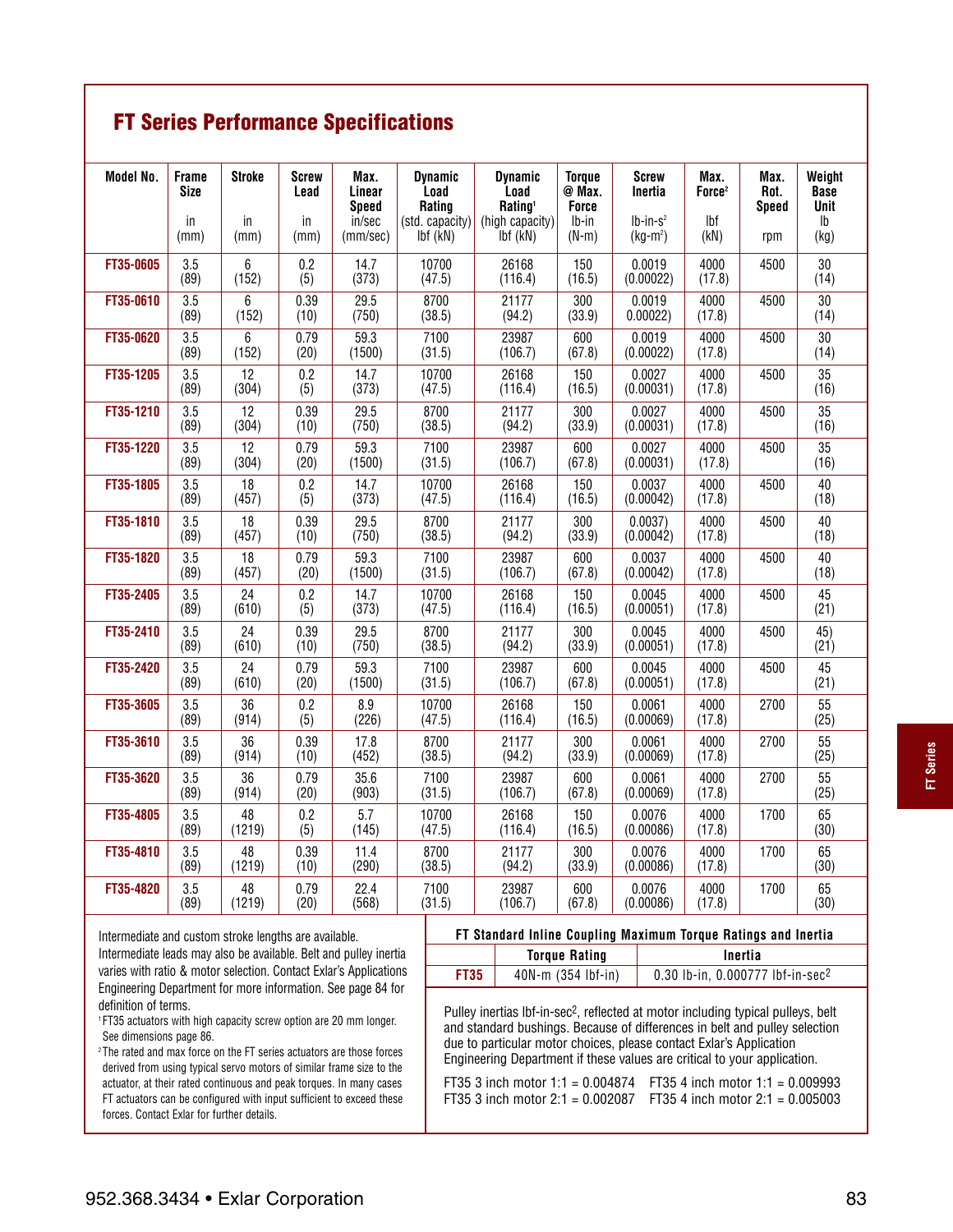|                  | <b>FT Series Performance Specifications</b> |                     |                            |                                          |                                                     |                                                     |                                                  |                                       |                                        |                      |                                        |  |  |  |  |
|------------------|---------------------------------------------|---------------------|----------------------------|------------------------------------------|-----------------------------------------------------|-----------------------------------------------------|--------------------------------------------------|---------------------------------------|----------------------------------------|----------------------|----------------------------------------|--|--|--|--|
| <b>Model No.</b> | <b>Frame</b><br><b>Size</b><br>in           | <b>Stroke</b><br>in | <b>Screw</b><br>Lead<br>in | Max.<br>Linear<br><b>Speed</b><br>in/sec | <b>Dynamic</b><br>Load<br>Rating<br>(std. capacity) | <b>Dynamic</b><br>Load<br>Rating<br>(high capacity) | <b>Torque</b><br>@ Max.<br><b>Force</b><br>lb-in | <b>Screw</b><br>Inertia<br>$lb-in-s2$ | Max.<br>Force*<br><b>Speed</b><br>`lbf | Max.<br>Rot.<br>Unit | Weight<br><b>Base</b><br>$\mathsf{lb}$ |  |  |  |  |
|                  | (mm)                                        | (mm)                | (mm)                       | (mm/sec)                                 | $Ibf$ ( $kN$ )                                      | Ibf (kN)                                            | $(N-m)$                                          | $(kg-m2)$                             | (kN)                                   | rpm                  | (kg)                                   |  |  |  |  |
| FT60-1206        | 6.0)<br>(152)                               | 12<br>(305)         | 0.23<br>(6)                | 7.9<br>(201)                             | 51900<br>(231)                                      | 57933<br>(257.7)                                    | 920<br>(103.9)                                   | 0.0454<br>(0.0051)                    | 20,000<br>(90.8)                       | 2000                 | 100<br>(45)                            |  |  |  |  |
| FT60-1212        | 6.0<br>(152)                                | 12<br>(305)         | 0.47<br>(12)               | 15.8<br>(401)                            | 44600<br>(199)                                      | 49750<br>(221.3)                                    | 1720<br>(194.3)                                  | 0.0454<br>(0.0051)                    | 20,000<br>(90.8)                       | 2000                 | 100<br>(45)                            |  |  |  |  |
| FT60-1230        | 6.0<br>(152)                                | 12<br>(305)         | 1.18<br>(30)               | 39.0<br>(1000)                           | 41700<br>(186)                                      | 63958<br>(284.5)                                    | 4400<br>(497.1)                                  | 0.0454<br>(0.0051)                    | 20.000<br>(90.8)                       | 2000                 | 100<br>(45)                            |  |  |  |  |
| FT60-2406        | 6.0<br>(152)                                | 24<br>(610)         | 0.23<br>(6)                | 7.9<br>(201)                             | 51900<br>(231)                                      | 57933<br>(257.7)                                    | 920<br>(103.9)                                   | 0.073<br>(0.0083)                     | 20,000<br>(90.8)                       | 2000                 | 130<br>(59)                            |  |  |  |  |
| FT60-2412        | 6.0<br>(152)                                | 24<br>(610)         | 0.47<br>(12)               | 15.8<br>(401)                            | 44600<br>(199)                                      | 49750<br>(221.3)                                    | 1720<br>(194.3)                                  | 0.073<br>(0.0083)                     | 20,000<br>(90.8)                       | 2000                 | 130<br>(59)                            |  |  |  |  |
| FT60-2430        | 6.0)<br>(152)                               | 24<br>(610)         | 1.18<br>(30)               | 39.0<br>(1000)                           | 41700<br>(186)                                      | 63958<br>(284.5)                                    | 4400<br>(497.1)                                  | 0.073<br>(0.0083)                     | 20,000<br>(90.8)                       | 2000                 | 130<br>(59)                            |  |  |  |  |
| FT60-3606        | 6.0<br>(152)                                | 36<br>(914)         | 0.23<br>(6)                | 7.9<br>(201)                             | 51900<br>(231)                                      | 57933<br>(257.7)                                    | 920<br>(103.9)                                   | 0.1<br>(0.0113)                       | 20,000<br>(90.8)                       | 2000                 | 160<br>(72)                            |  |  |  |  |
| FT60-3612        | 6.0<br>(152)                                | 36<br>(914)         | 0.47<br>(12)               | 15.8<br>(401)                            | 44600<br>(199)                                      | 49750<br>(221.3)                                    | 1720<br>(194.3)                                  | 0.1<br>(0.0113)                       | 20.000<br>(90.8)                       | 2000                 | 160<br>(72)                            |  |  |  |  |
| FT60-3630        | 6.0<br>(152)                                | 36<br>(914)         | 1.18<br>(30)               | 39.0<br>(1000)                           | 41700<br>(186)                                      | 63958<br>(284.5)                                    | 4400<br>(497.1)                                  | 0.1<br>(0.0113)                       | 20,000<br>(90.8)                       | 2000                 | 160<br>(72)                            |  |  |  |  |
| FT60-4806        | 6.0<br>(152)                                | 48<br>(1219)        | 0.23<br>(6)                | 7.9<br>(201)                             | 51900<br>(231)                                      | 57933<br>(257.7)                                    | 920<br>(103.9)                                   | 0.126<br>(0.0142)                     | 20,000<br>(90.8)                       | 2000                 | 190<br>(86)                            |  |  |  |  |
| FT60-4812        | 6.0<br>(152)                                | 48<br>(1219)        | 0.47<br>(12)               | 15.8<br>(401)                            | 44600<br>(199)                                      | 49750<br>(221.3)                                    | 1720<br>(194.3)                                  | 0.126<br>(0.0142)                     | 20,000<br>(90.8)                       | 2000                 | 190<br>(86)                            |  |  |  |  |
| FT60-4830        | 6.0<br>(152)                                | 48<br>(1219)        | 1.18<br>(30)               | 39.0<br>(1000)                           | 41700<br>(186)                                      | 63958<br>(284.5)                                    | 4400<br>(497.1)                                  | 0.126<br>(0.0142)                     | 20,000<br>(90.8)                       | 2000                 | 190<br>(86)                            |  |  |  |  |

Intermediate and custom stroke lengths are also available. Intermediate leads may also be available. Belt and pulley inertia varies with ratio and motor selection.

### **Ft Standard Inline Coupling Maximum Torque Ratings and Inertia**

|             | <b>Torque Rating</b> | Inertia                                      |
|-------------|----------------------|----------------------------------------------|
| <b>FT60</b> | 100N-m (885 lbf-in)  | 0.90 lb-in, 0.002331 lbf-in-sec <sup>2</sup> |

\*The rated and max force on the FT series actuators are those forces derived from using typical servo motors of similar frame size to the actuator, at their rated continuous and peak torques. In many cases FT actuators can be configured with input sufficient to exceed these forces. Contact Exlar for further details.

Pulley inertias lbf-in-sec<sup>2</sup>, reflected at motor including typical pulleys, belt and standard bushings. Because of differences in belt and pulley selection due to particular motor choices, please contact Exlar's Application Engineering Department if these values are critical to your application.

FT60  $1:1 = 0.030000$  FT60  $2:1 = 0.035000$ 

#### **Definitions:**

**Max Linear Speed:** The linear speed achieved by the actuator at a screw speed equal to the max rotational speed value. **Rated Force:** The linear force produced by the actuator at the torque at the rated force value.

**Dynamic Load Rating:** A design constant used in calculating the estimated travel life of the roller screw. The dynamic mean load is the mean load at which the device will perform one million revolutions.

**Torque At Rated Force:** The torque required at the screw to produce the force rating.

**Screw Inertia:** The rotary inertia of the planetary roller screw in the actuator. **Max. Rot. Speed:** The maximum allowable rotational screw speed determined by the screw length or the rotational speed limit of the roller screw nut.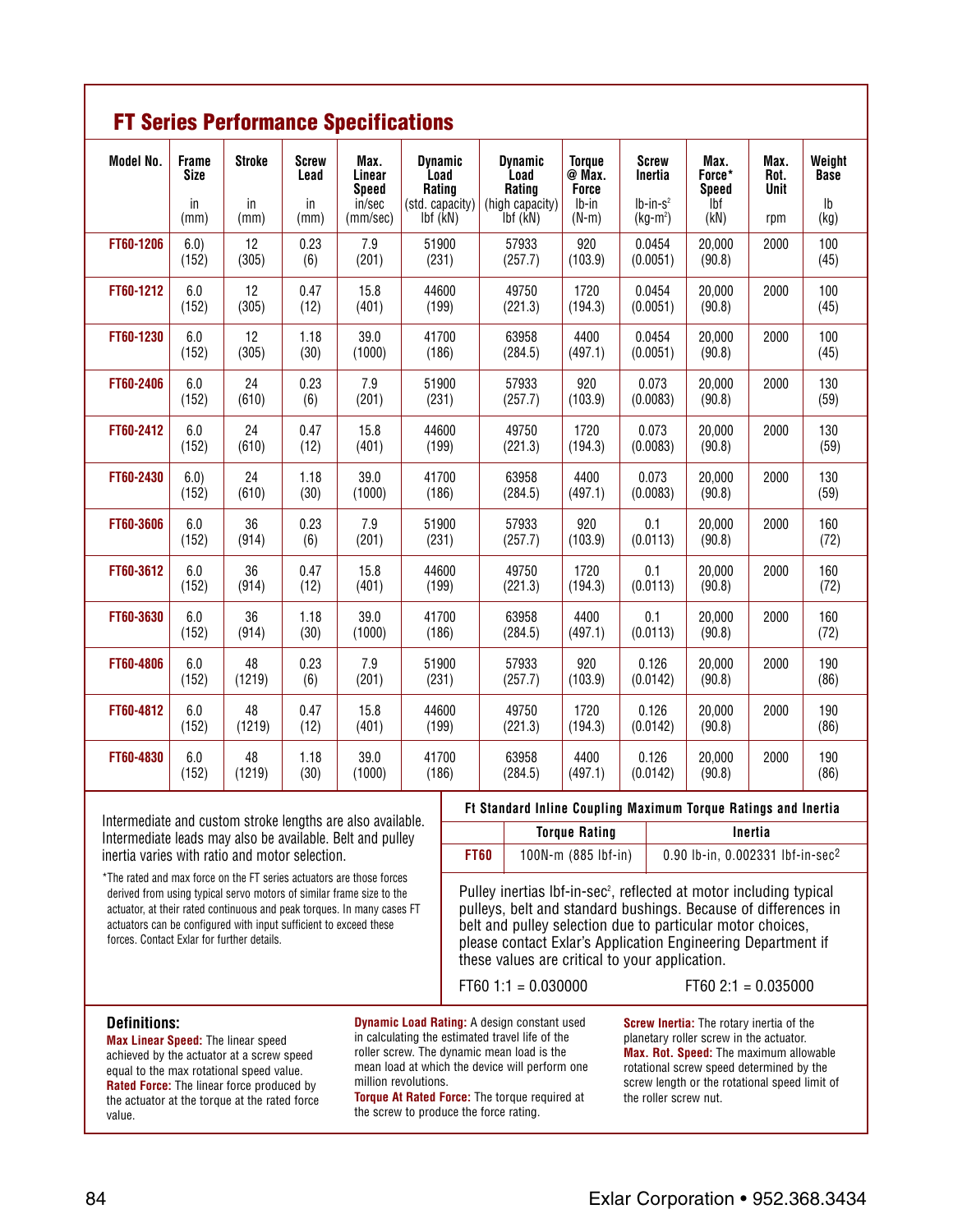|                  | <b>FT Series Performance Specifications</b> |                             |                                    |                                                      |                                                                 |                                                                 |                                                             |                                                     |                               |                                     |                                                    |  |  |  |  |
|------------------|---------------------------------------------|-----------------------------|------------------------------------|------------------------------------------------------|-----------------------------------------------------------------|-----------------------------------------------------------------|-------------------------------------------------------------|-----------------------------------------------------|-------------------------------|-------------------------------------|----------------------------------------------------|--|--|--|--|
| <b>Model No.</b> | <b>Frame</b><br><b>Size</b><br>in<br>(mm)   | <b>Stroke</b><br>in<br>(mm) | <b>Screw</b><br>Lead<br>in<br>(mm) | Max.<br>Linear<br><b>Speed</b><br>in/sec<br>(mm/sec) | <b>Dynamic</b><br>Load<br>Rating<br>(std. capacity)<br>lbf (kN) | <b>Dynamic</b><br>Load<br>Rating<br>(high capacity)<br>Ibf (kN) | <b>Torque</b><br>@ Max.<br><b>Force</b><br>lb-in<br>$(N-m)$ | <b>Screw</b><br>Inertia<br>$Ib-in-s^2$<br>$(kg-m2)$ | Max.<br>Force*<br>Ibf<br>(kN) | Max.<br>Rot.<br><b>Speed</b><br>rpm | Weight<br><b>Base</b><br><b>Unit</b><br>Ib<br>(kg) |  |  |  |  |
| FT80-1206        | 8.0<br>(203)                                | 12<br>(305)                 | 0.23<br>(6)                        | 6.9<br>(175)                                         | 80700<br>(358)                                                  | 94330<br>(419.6)                                                | 1950<br>(220.3)                                             | 0.1630<br>(0.0184)                                  | 40,000<br>(178)               | 1750                                | 190<br>(86)                                        |  |  |  |  |
| FT80-1212        | 8.0<br>(203)                                | 12<br>(305)                 | 0.47<br>(12)                       | 13.8<br>(351)                                        | 70200<br>(312)                                                  | 84079<br>(374.0)                                                | 3550<br>(401.1)                                             | 0.1630<br>(0.0184)                                  | 40,000<br>(178)               | 1750                                | 190<br>(86)                                        |  |  |  |  |
| FT80-1230        | 8.0<br>(203)                                | 12<br>(305)                 | 1.18<br>(30)                       | 34.4<br>(875)                                        | 64700<br>(288)                                                  | 95971<br>(426.9)                                                | 8840<br>(998.8)                                             | 0.1630<br>(0.0184)                                  | 40,000<br>(178)               | 1750                                | 190<br>(86)                                        |  |  |  |  |
| FT80-2406        | 8.0<br>203)                                 | 24<br>(610)                 | 0.23<br>(6)                        | 6.9<br>(175)                                         | 80700<br>(358)                                                  | 94330<br>(419.6)                                                | 1950<br>(220.3)                                             | 0.247<br>(0.0279)                                   | 40.000<br>(178)               | 1750                                | 265<br>(120)                                       |  |  |  |  |
| FT80-2412        | 8.0<br>(203)                                | 24<br>(610)                 | 0.47<br>(12)                       | 13.8<br>(351)                                        | 70200<br>(312)                                                  | 84079<br>(374.0)                                                | 3550<br>(401.1)                                             | 0.247<br>(0.0279)                                   | 40.000<br>(178)               | 1750                                | 265<br>(120)                                       |  |  |  |  |
| FT80-2430        | 8.0<br>(203)                                | 24<br>(610)                 | 1.18<br>(30)                       | 34.4<br>(875)                                        | 64700<br>(288)                                                  | 95971<br>(426.9)                                                | 8840<br>(998.8)                                             | 0.247<br>(0.0279)                                   | 40.000<br>(178)               | 1750                                | 265<br>(120)                                       |  |  |  |  |
| FT80-3606        | 8.0<br>203)                                 | 36<br>(914)                 | 0.23<br>(6)                        | 6.9<br>(175)                                         | 80700<br>(358)                                                  | 94330<br>(419.6)                                                | 1950<br>(220.3)                                             | 0.331<br>(0.0374)                                   | 40,000<br>(178)               | 1750                                | 340<br>(153)                                       |  |  |  |  |
| FT80-3612        | 8.0<br>(203)                                | 36<br>(914)                 | 0.47<br>(12)                       | 13.8<br>(351)                                        | 70200<br>(312)                                                  | 84079<br>(374.0)                                                | 3550<br>(401.1)                                             | 0.331<br>(0.0374)                                   | 40,000<br>(178)               | 1750                                | 340<br>(153)                                       |  |  |  |  |
| FT80-3630        | 8.0<br>(203)                                | 36<br>(914)                 | 1.18<br>(30)                       | 34.4<br>(875)                                        | 64700<br>(288)                                                  | 95971<br>(426.9)                                                | 8840<br>(998.8)                                             | 0.331<br>(0.0374)                                   | 40,000<br>(178)               | 1750                                | 340<br>(153)                                       |  |  |  |  |
| FT80-4806        | 8.0<br>(203)                                | 48<br>(1219)                | 0.23<br>(6)                        | 6.9<br>(175)                                         | 80700<br>(358)                                                  | 94330<br>(419.6)                                                | 1950<br>(220.3)                                             | 0.415<br>(0.0468)                                   | 40,000<br>(178)               | 1750                                | 415<br>(187)                                       |  |  |  |  |
| FT80-4812        | 8.0<br>(203)                                | 48<br>(1219)                | 0.47<br>(12)                       | 13.8<br>(351)                                        | 70200<br>(312)                                                  | 84079<br>(374.0)                                                | 3550<br>(401.1)                                             | 0.415<br>(0.0468)                                   | 40.000<br>(178)               | 1750                                | 415<br>(187)                                       |  |  |  |  |
| FT80-4830        | 8.0<br>(203)                                | 48<br>(1219)                | 1.18<br>(30)                       | 34.4<br>(875)                                        | 64700<br>(288)                                                  | 95971<br>(426.9)                                                | 8840<br>(998.8)                                             | 0.415<br>(0.0468)                                   | 40,000<br>(178)               | 1750                                | 415<br>(187)                                       |  |  |  |  |

Intermediate and custom stroke lengths are also available. Intermediate leads may also be available. Belt and pulley inertia varies with ratio and motor selection. Please contact Exlar's Applications Engineering Department for more information. See page 84 for definitions of terms.

\*The rated and max force on the FT series actuators are those forces derived from using typical servo motors of similar frame size to the actuator, at their rated continuous and peak torques. In many cases FT actuators can be configured with input sufficient to exceed these forces. Contact Exlar for further details.

| FT Standard Inline Coupling Maximum Torque Ratings and Inertia |                      |                                                |  |  |  |  |  |
|----------------------------------------------------------------|----------------------|------------------------------------------------|--|--|--|--|--|
|                                                                | <b>Torque Rating</b> | Inertia                                        |  |  |  |  |  |
| FT80                                                           | 200N-m (1770 lbf-in) | $3.89$ lb-in, 0.010075 lbf-in-sec <sup>2</sup> |  |  |  |  |  |

Pulley inertias lbf-in-sec<sup>2</sup>, reflected at motor including typical pulleys, belt and standard bushings. Because of differences in belt and pulley selection due to particular motor choices, please contact Exlar's Application Engineering Department if these values are critical to your application.

FT80  $1:1 = 0.235000$  FT80  $2:1 = 0.157000$ 

## FT Series Mechanical Specifications

|                                 |                      | <b>FT35</b>                                        | <b>FT60</b>                                                                                                                                                                         | <b>FT80</b>                                        |
|---------------------------------|----------------------|----------------------------------------------------|-------------------------------------------------------------------------------------------------------------------------------------------------------------------------------------|----------------------------------------------------|
| Roller Screw Backlash           | in $(mm)$            | $0.0004 - 0.001 (0.01 - 0.03)$                     | $0.0004 - 0.001 (0.01 - 0.03)$                                                                                                                                                      | $0.0004 - 0.001 (0.01 - 0.03)$                     |
| Preloaded Loader Screw Backlash |                      |                                                    |                                                                                                                                                                                     |                                                    |
| System Backlash:*               | in $(mm)$            | 0.002(0.06)                                        | 0.002(0.06)                                                                                                                                                                         | 0.002(0.06)                                        |
| Standard Lead Accuracy:**       | $in/ft$ (mm/mm)      | $0.001$ $(.025/300)$                               | $0.001$ (.025/300)                                                                                                                                                                  | $0.001$ $(.025/300)$                               |
| Maximum Radial Load             |                      |                                                    |                                                                                                                                                                                     |                                                    |
| <b>Environmental Rating:</b>    | Standard             | <b>IP65</b>                                        | <b>IP65</b>                                                                                                                                                                         | IP <sub>65</sub>                                   |
| (Base Unit Only) ***            |                      |                                                    |                                                                                                                                                                                     |                                                    |
| Case:                           | Standard<br>Optional | Epoxy-coated aluminum<br><b>Food Grade Coating</b> | Epoxy-coated aluminum<br><b>Food Grade Coating</b>                                                                                                                                  | Epoxy-coated aluminum<br><b>Food Grade Coating</b> |
|                                 |                      |                                                    | * Oratan kadilaak uill ka diffamut uikkunt maine kunn of matar marratina amananta and agrufinas. Dissa disgress rism nagtigular saafigunting ruik Fular saafigation saafigunti ragu |                                                    |

System backlash will be different with various types of motor mounting arrangements and couplings. Please discuss your particular configuration with Exlar application engineers. \*\* Optional lead accuracy – from 0.0002 in/ft (6µm/300mm) to 0.002 in/ft (200µm/10000mm) – are also available.

\*\*\* For IP65 scaling of unit with motor mounted, please contact Exlar's Applications Engineering Department for more information and ordering information.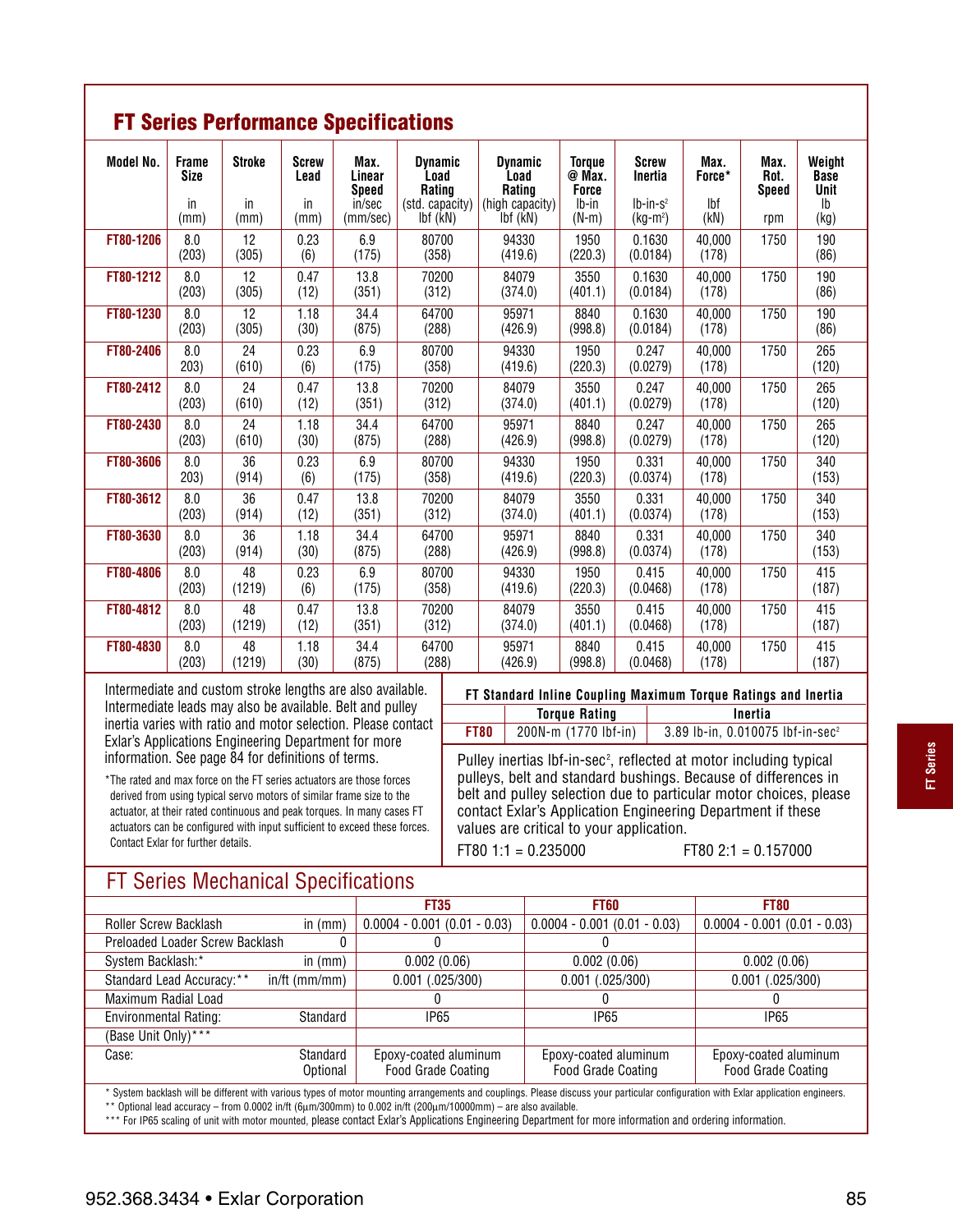

Drawings subject to change. Consult Exlar for certified drawings.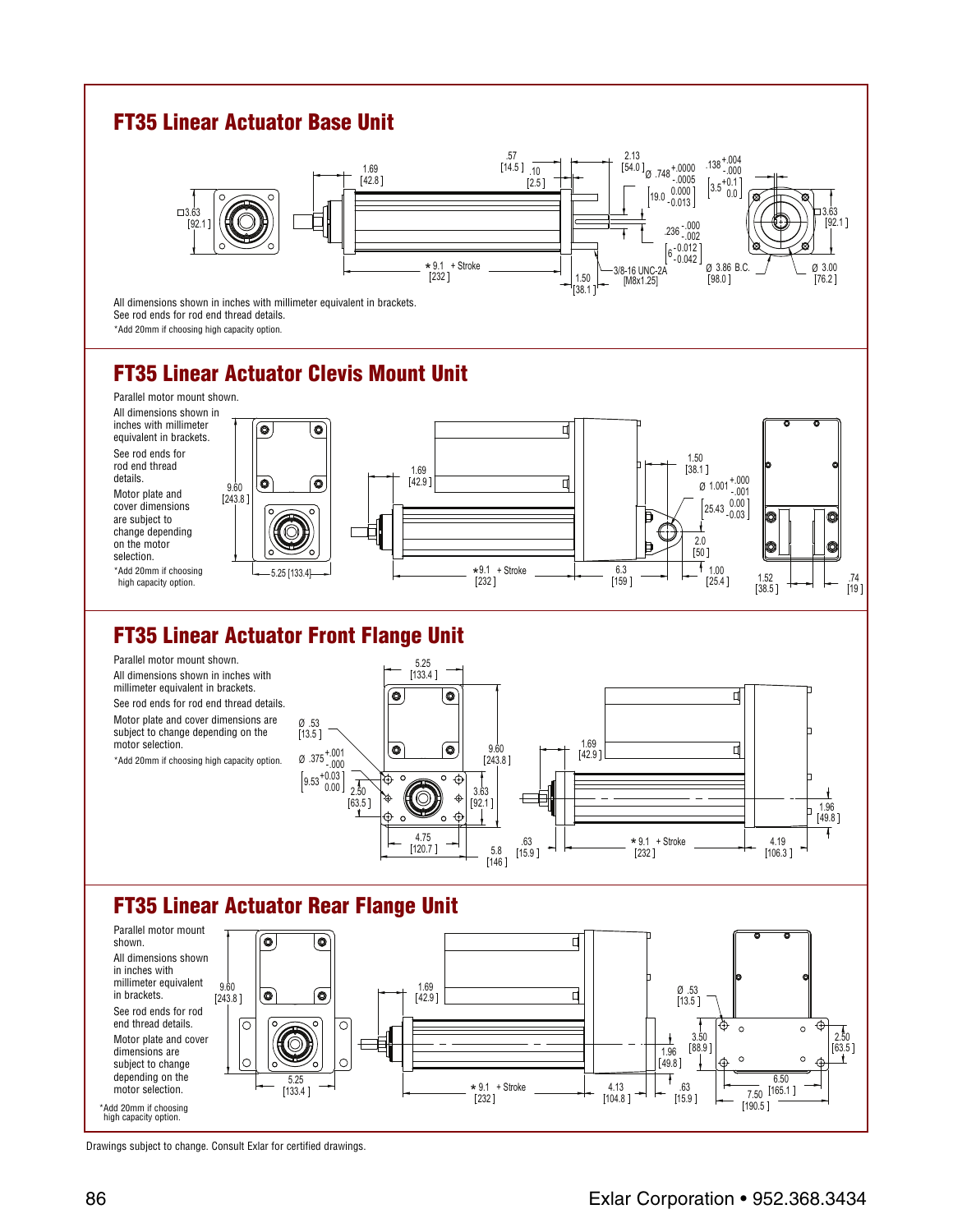## **FT35 Linear Actuator Trunnion Unit**

Parallel motor mount shown. All dimensions shown in inches with millimeter equivalent in brackets. See rod ends for rod end thread details. Motor plate and cover dimensions are subject to change depending on the motor selection.

\*Add 20mm if choosing high capacity option.

## **FT35 Linear Actuator Extended Tie Rod Unit**

Parallel motor mount shown. All dimensions shown in inches with millimeter equivalent in brackets. See rod ends for rod end thread details. Motor plate and cover dimensions are subject to change depending on the motor selection.

\*Add 20mm if choosing high capacity option.

## **FT35 Linear Actuator Side Lug Unit**

Parallel motor mount shown. All dimensions shown in inches with millimeter equivalent in brackets. See rod ends for rod end thread details. Motor plate and cover dimensions are subject to change depending on the motor selection.

\*Add 20mm if choosing high capacity option.



 $1.69$ <br>[42.9]



42.9 9.1 232

4.19  $[106.3]$ 

### **FT35 Linear Actuator Side Mount Unit**

Parallel motor mount shown. All dimensions shown in inches with millimeter equivalent in brackets. See rod ends for rod end thread details. Motor plate and cover dimensions are subject to change depending on the motor selection.





Drawings subject to change. Consult Exlar for certified drawings.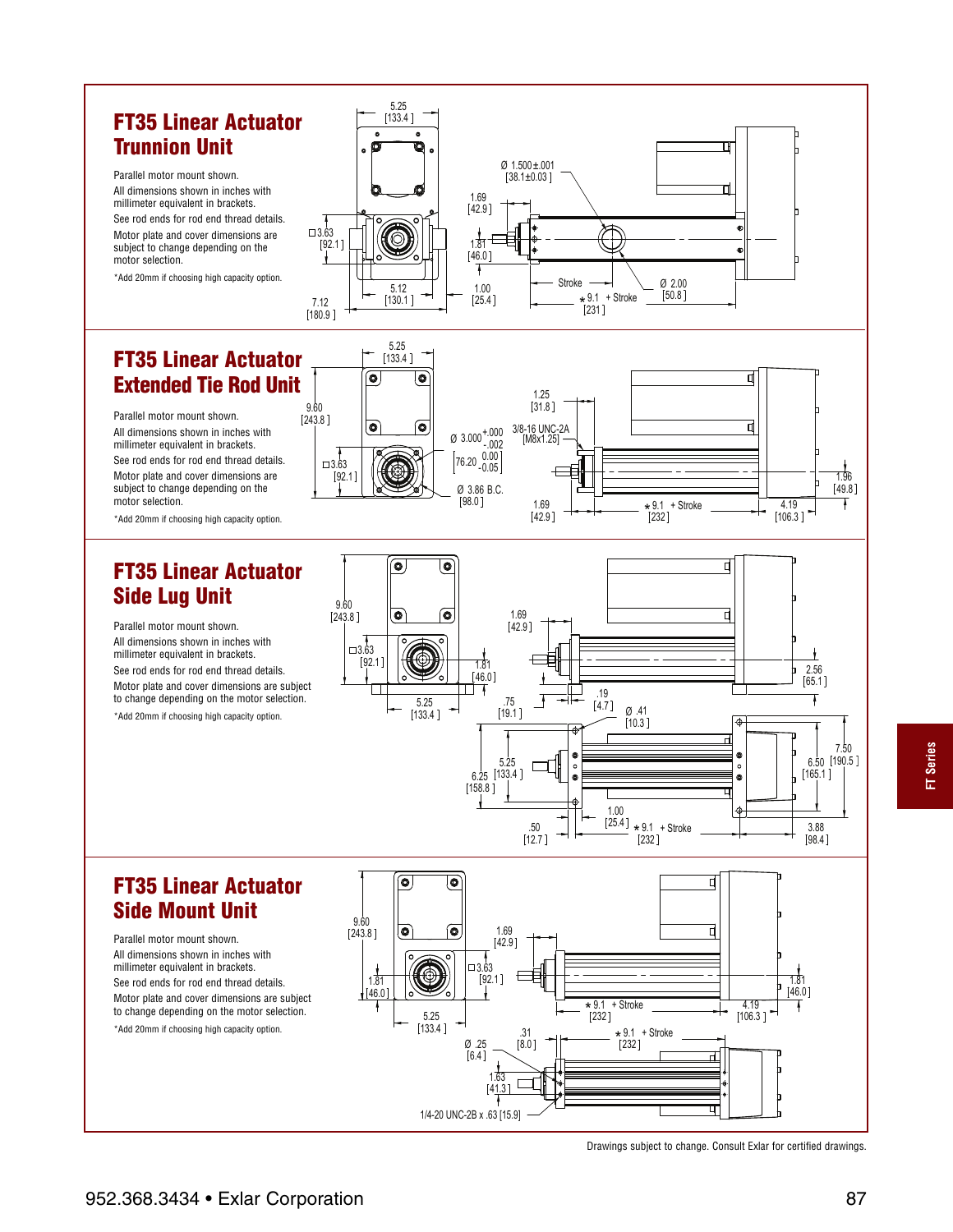



Drawings subject to change. Consult Exlar for certified drawings.

6.79 172.4

2.51 63.9

0 5.00<br>127.0

6.38 161.9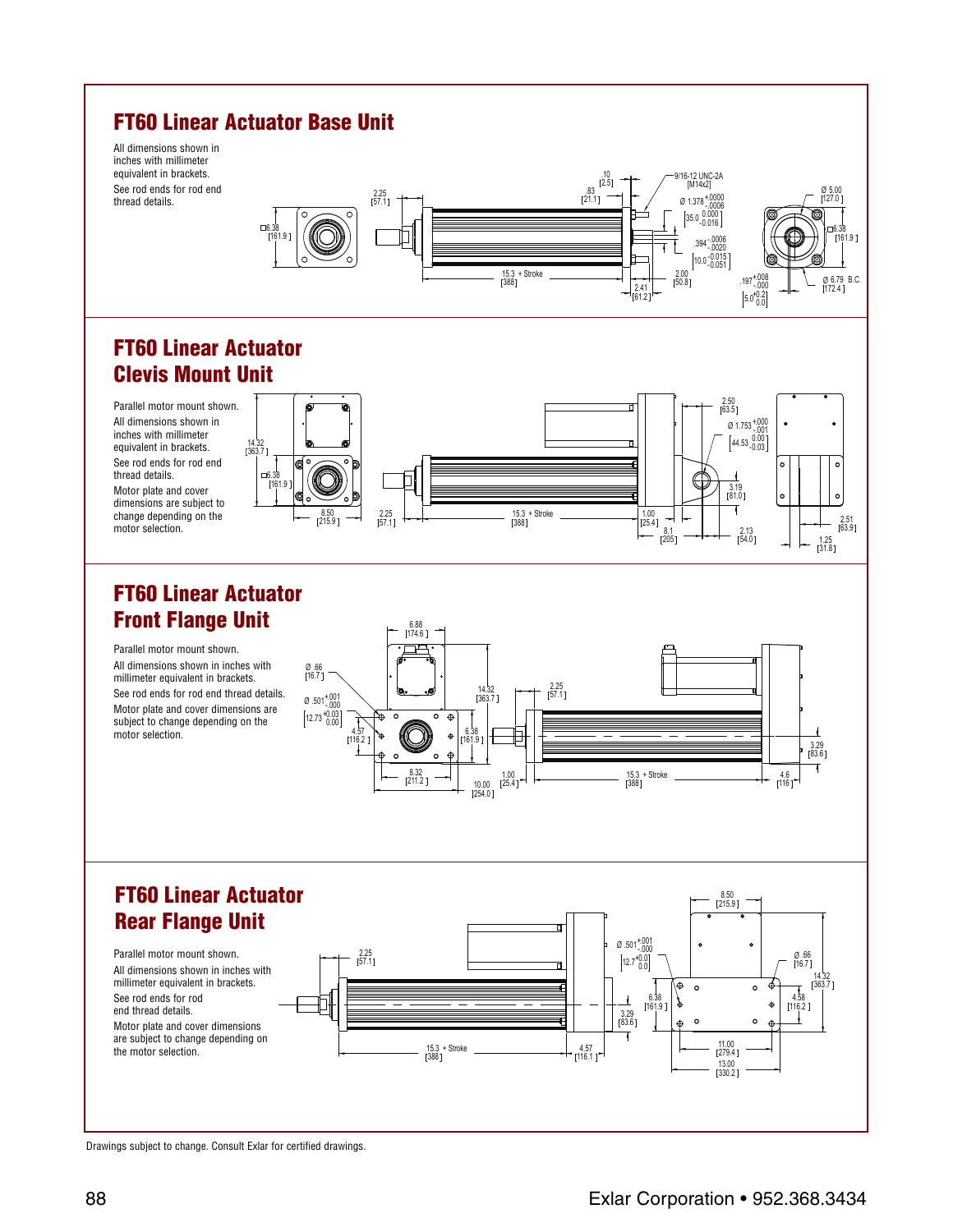## **FT60 Linear Actuator Trunnion Unit**

Parallel motor mount shown. All dimensions shown in inches with millimeters equivalents in brackets.

See rod ends for rod end thread details.

Motor plate and cover dimensions are subject to change depending on the motor selection.



### **FT60 Linear Actuator Extended Tie Rod Unit**

Parallel motor mount shown. All dimensions shown in inches with millimeters equivalents in brackets. See rod ends for rod end thread details.

Motor plate and cover dimensions are subject to change depending on the motor selection.

## **FT60 Linear Actuator Side Lug Unit**

Parallel motor mount shown. All dimensions shown in inches with millimeters equivalents in brackets. See rod ends for rod end thread details. Motor plate and cover dimensions are subject to change depending on the motor selection.





## **FT60 Linear Actuator Side Mount Unit**

Parallel motor mount shown. All dimensions shown in inches with millimeters equivalents in brackets. See rod ends for rod end thread details.

Motor plate and cover dimensions are subject to change depending on the motor selection.



Drawings subject to change. Consult Exlar for certified drawings.

**FT Series**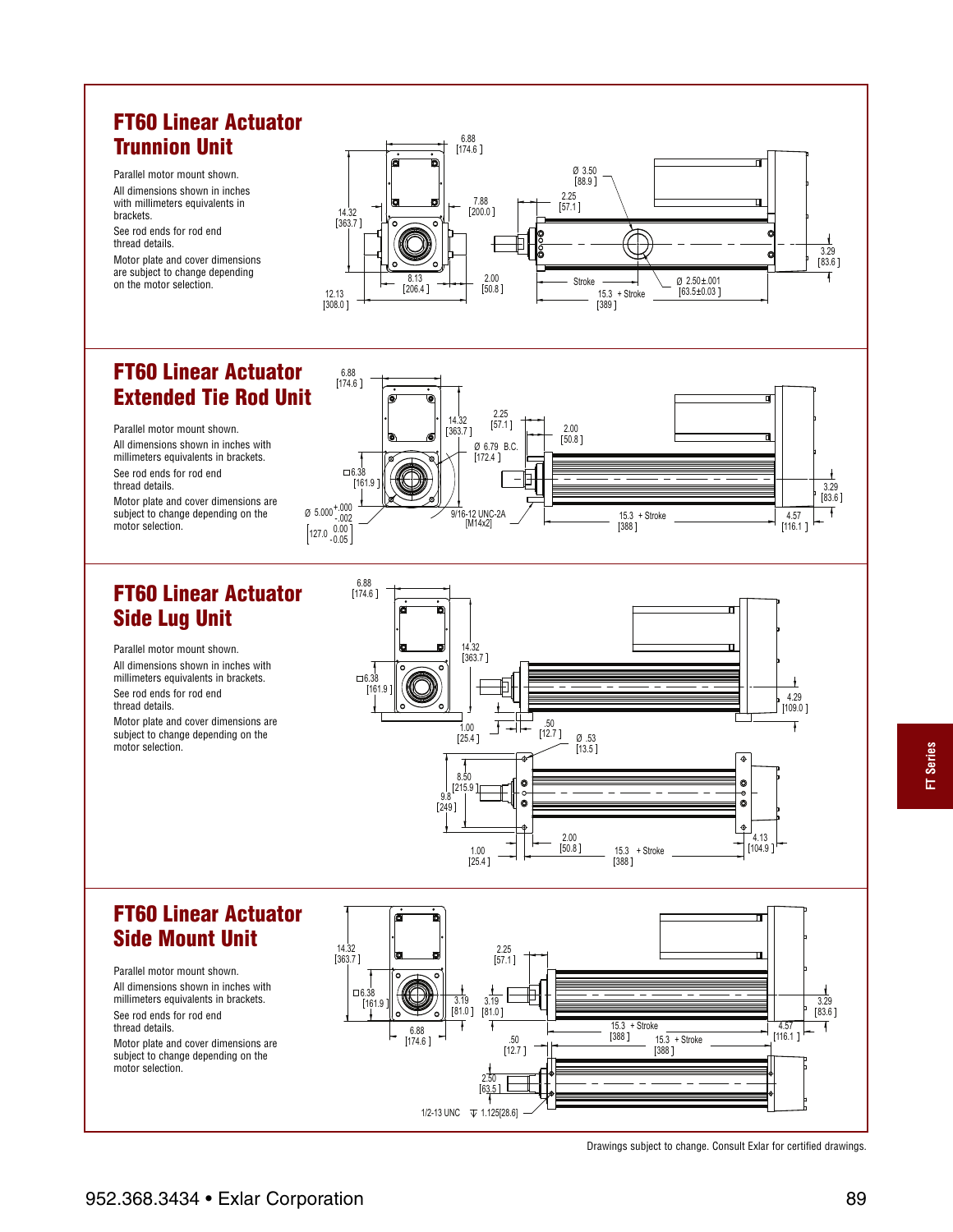## **FT80 Linear Actuator Base Unit**

All dimensions shown in inches with millimeter equivalent in brackets. See rod ends for rod end thread details.



## **FT80 Linear Actuator Front Flange Unit**



## **FT80 Linear Actuator Extended Tie Rod Unit**

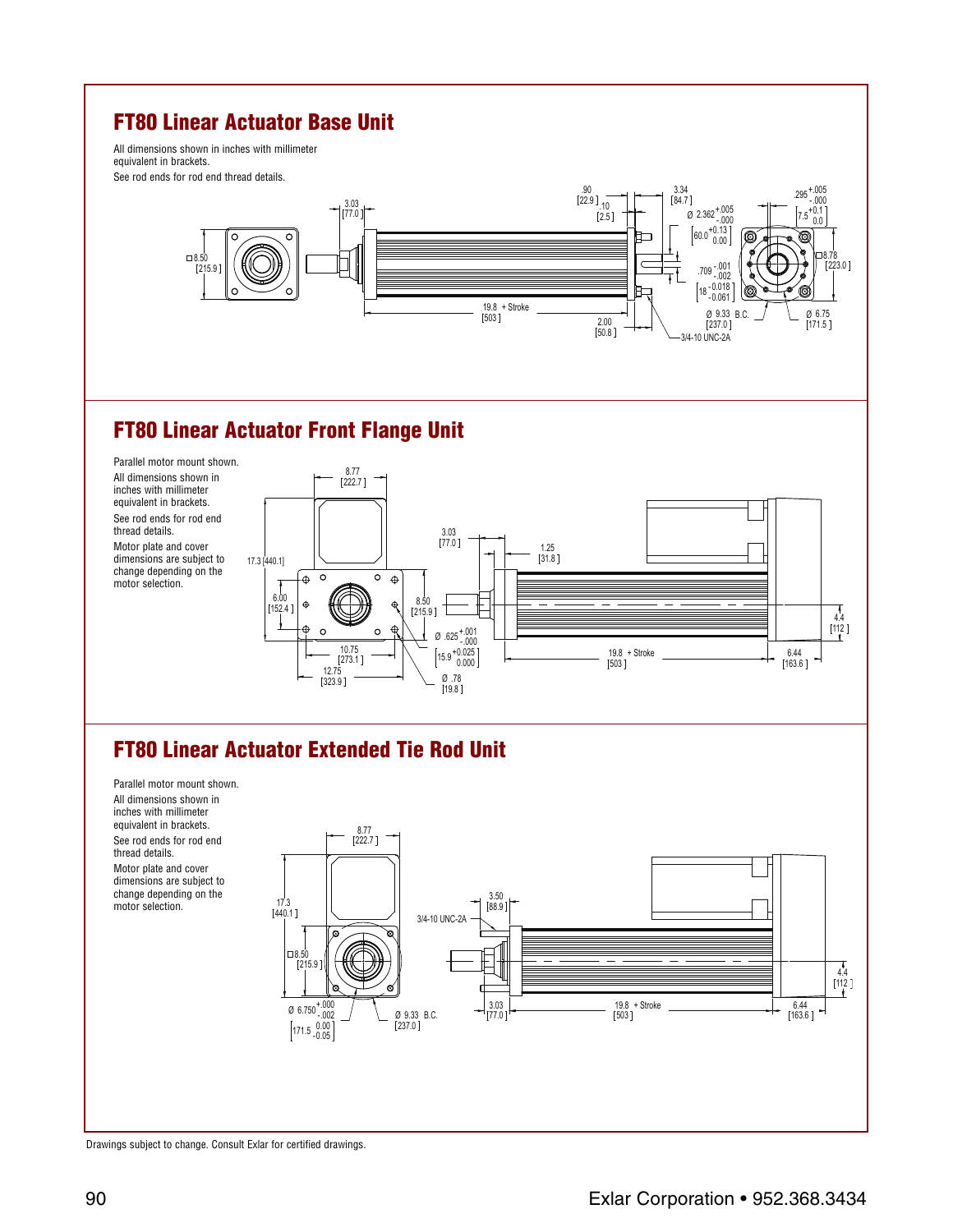## **FT80 Linear Actuator Side Lug Unit**

Parallel motor mount shown.

All dimensions shown in inches with millimeter equivalent in brackets. See rod ends for rod end thread details.

Motor plate and cover dimensions are subject to change depending on the motor selection.



## **FT80 Linear Actuator Side Mount Unit**



Drawings subject to change. Consult Exlar for certified drawings.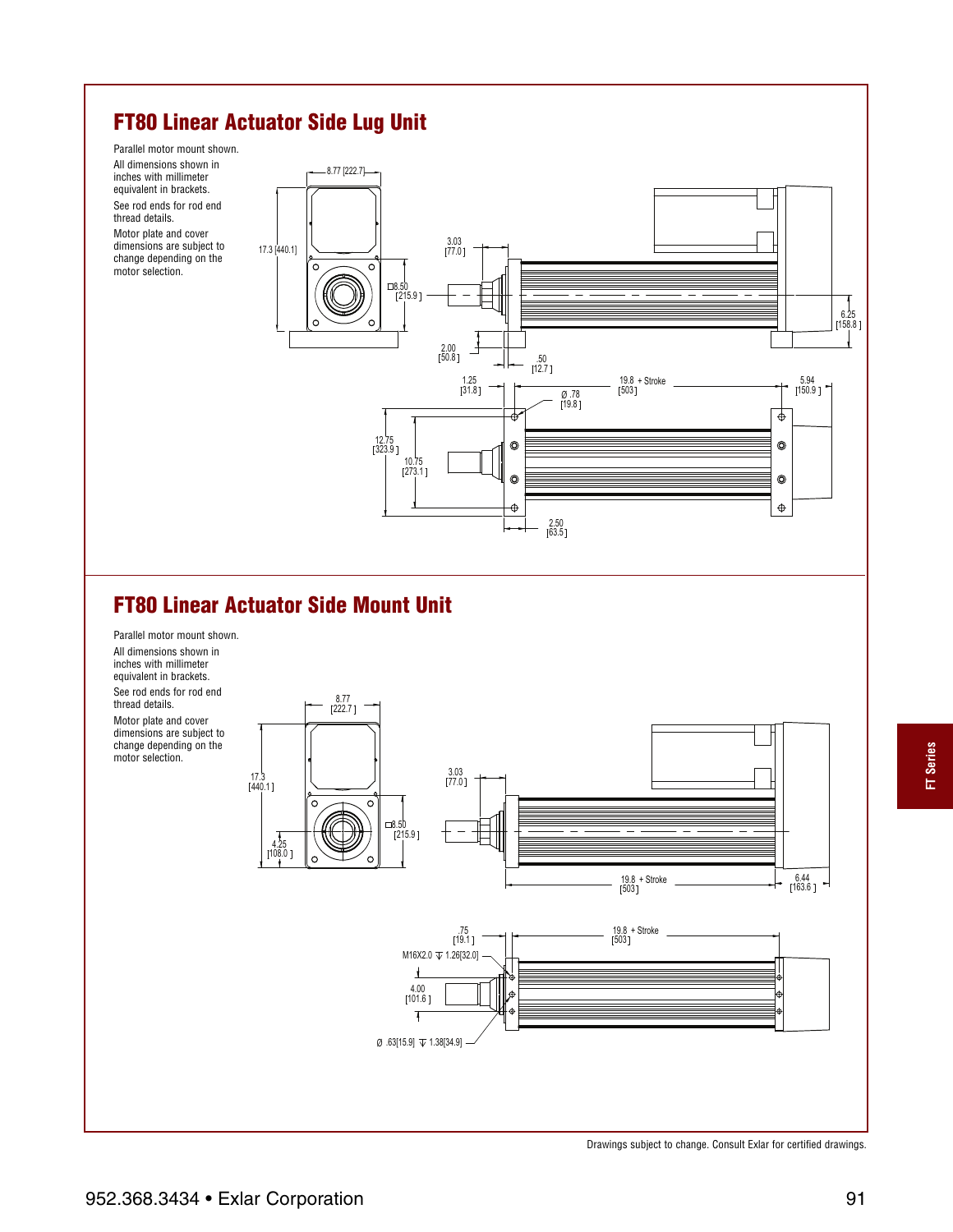

Drawings subject to change. Consult Exlar for certified drawings.

## **NEMA Standard Motor Dimensions**

The I Series actuators offer the selection for motor mounting provisions to be the various NEMA motor sizes. Because there are variations from brand to brand of motor as to what is called NEMA dimensions, we publish this table of NEMA dimensions that we use as the standards for the product line. If the motor that you choose differs from these dimensions, it would not be called out by the N23, N34, N42, N56 call outs, and rather, by the A## alpha numeric callout for specific motors.

| Dimension (in)              | NEMA<br>23 | NEMA<br>34 | NEMA<br>42 | NEMA<br>56       |
|-----------------------------|------------|------------|------------|------------------|
| "A" Motor Shaft Diameter    | 0.25       | 0.5        | 0.75       | 0.625            |
| "B" Motor Shaft Length      | 0.81       | 1.19       | 2.19       | 2.0625           |
| "C" Motor Pilot Diameter    | 1.5        | 2.875      | 2.186      | 4.5              |
| "D" Pilot Depth             | 0.05       | 0.0625     | 0.0625     | $0.1 - 0.16$     |
| "E" Mounting Bolt Circle    | 2.625      | 3.875      | 4.95       | 5.875            |
| "F" Mounting Bolt Hole Dia. | 0.205      | 0.223      | 0.328      | $3/8-16$ UNC tap |

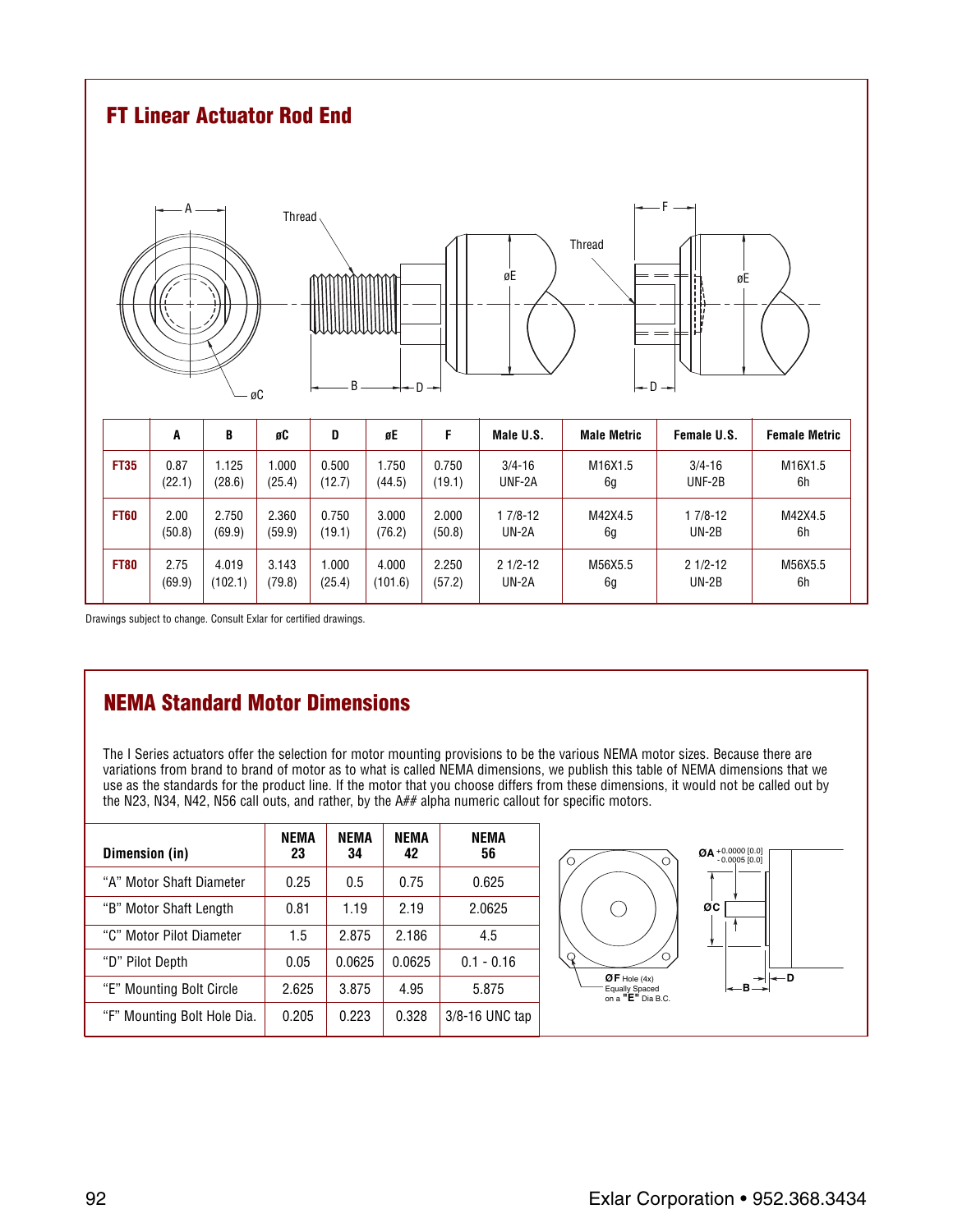